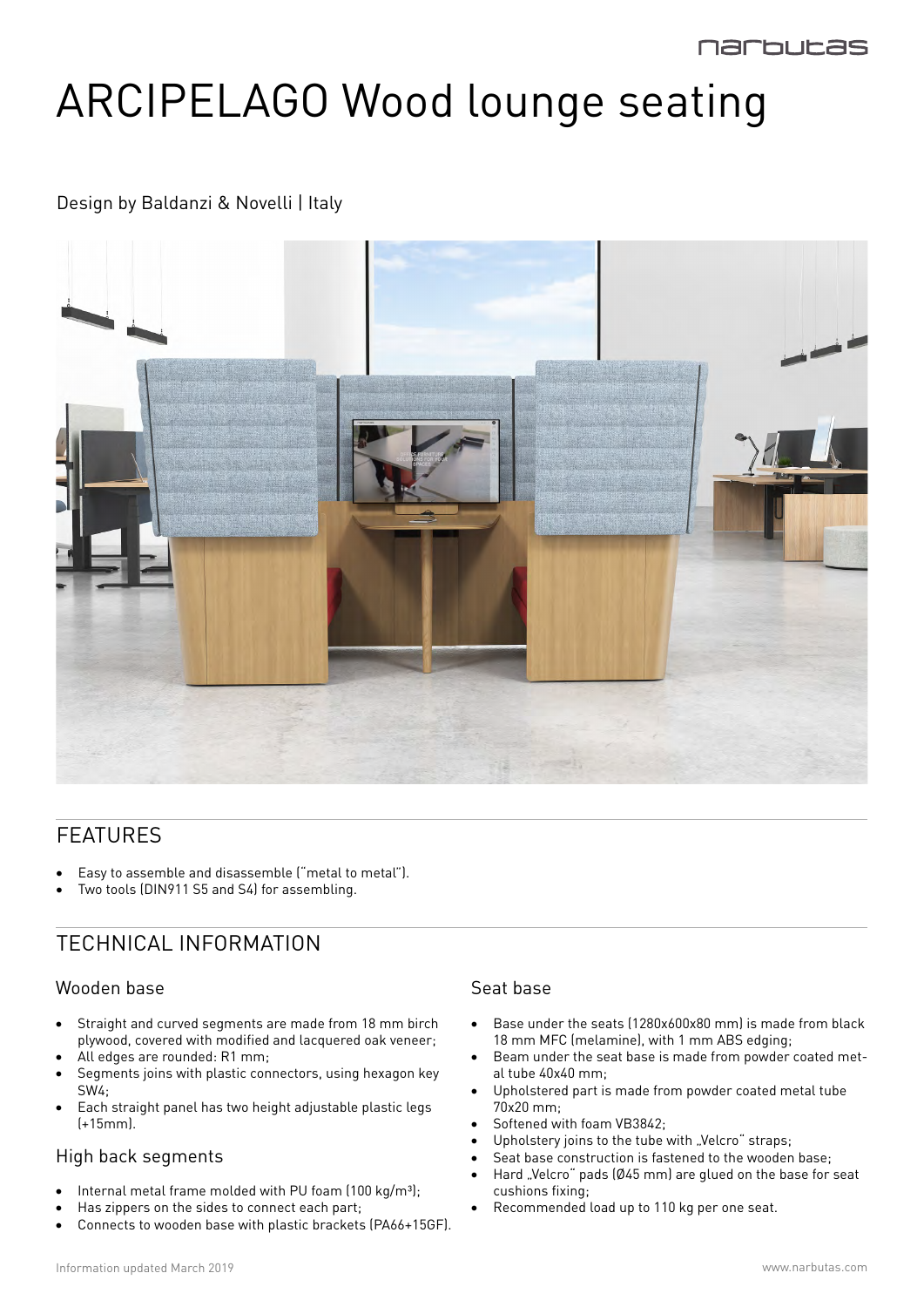

## Seat cushions

- One seater square seat cushion (650x650x130 mm) is made from PU foam  $(65-70 \text{ kg/m}^3)$ ;
- Upholstered with fabric;
- Sewed soft "Velcro" pads (Ø45 mm) on the bottom of the cushion;
- Seat height from the floor  $-450$  mm;
- Seating depth 530 mm.

#### Back cushions

- Base (515x375 mm) is made from black 18 mm MFC (melamine) with 2 mm ABS edging;
- Filled with cut foam VB3842 ( $520x380x140$  mm);
- Upholstered with fabric by using staples:
- Back cushions are fastened to the wooden base.

#### Table

- Tabletop (1100x800 mm) is made from 18 mm birch plywood, covered with modified and lacquered oak veneer;
- All edges are rounded:  $R1$  mm;
- Tabletop is fastened to the wooden base with 2 metal sheet (4 mm) brackets;
- Tabletop height from the floor 720 mm.

#### Table leg

- Lacquered and stained natural ash solid wood leg (694x54x59 mm) with metal plate 120x120x4 mm for fastening it to the tabletop;
- Plastic feet with height levelling (+15 mm).

#### Monitor holder

- Monitor holder base is made from powder coated metal tube 70x20 mm, 390 mm height;
- VESA plate (120x120 mm) made of 2 mm metal sheet;
- VESA standards 75x75 mm, 100x100 mm and recommended weight up to 10 kg;
- VESA plate can be fixed to the holder in 3 different heights;
- Bolts for flat screen assembly are not included.

#### Wiring

- Upper wiring cover (100x340 mm) is made from 18 mm birch plywood, covered with modified and lacquered oak veneer and is fixed to monitor holder;
- Lower wiring cover (592x340 mm) is made from 18 mm birch plywood, covered with modified and lacquered oak veneer and is fixed with 2 powder coated metal tubes 20x20 mm;
- All edges are rounded:  $R1$ :
- Gap between wooden base and lower wiring cover 20 mm;
- Wiring cover under tabletop attaches to wooden base metal;
- Box for wires (340x169x95 mm) is made from powder coated metal (1 mm) and placed under the tabletop with possibility to mount power socket block inside of it.

#### Power socket (SHZ004)

- 1 AC power socket  $100 230$  V;
- Integrated USB fast charger (USB Type A+C, max 5,6A);
- 1 cable quide for multimedia cable;
- Mounting in Ø80 mm cut-out;
- Dimensions: Ø90x66 mm:
- Power socket standards: EU, FR, UK, US;
- Cable length: 2,8 m.

#### Power socket (SHZ005)

- 1 AC power socket 230 V;
- Dimensions: 90x66 mm;
- Mounting in Ø80 mm cut-out:
- Power socket standards: EU, FR, UK, US;
- Cable length: 2,8 m.

## **GUARANTEF**

• 3 years

## MATERIALS

- Fabric: BERTA, SYNERGY, STEP/STEP Melange.
- Modified veneer: A1 (oak).

# RANGE



Meeting